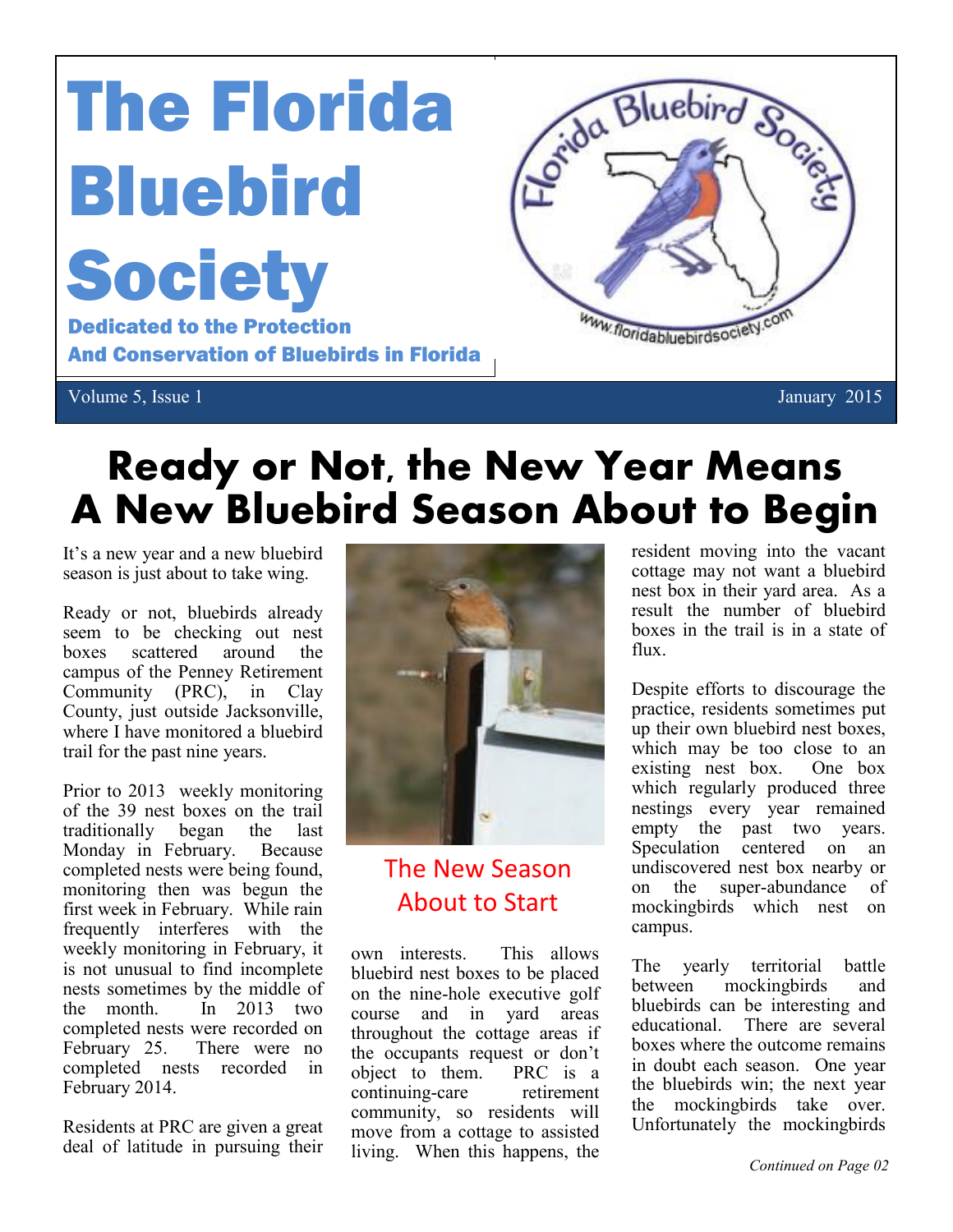#### *Continued from Page 01*

### **New Bluebird Season About to Take Wing**

also win after the nesting season has gotten underway. Then the nest remains empty or the eggs unhatched.

Another nest box is in the garden in the vicinity of a grape arbor. For years netting was placed over the arbor to keep birds from getting the grapes. This past season reflectors were hung along the arbor to keep the birds away. It worked. After the first nesting the bluebirds abandoned the box, which in past years had some interesting results.

So, the first week in January, the yearly inspection of the nest boxes was made, including an inspection of the garden to see if the next box could be relocated. All boxes

Sample Monitoring Form

were checked to see if any needed to be repaired, replaced, relocated or removed because they had been consistently unproductive. The condition of the predator guards, was checked and the boxes opened to see if any unwanted "critters" may have taken up residence in them during the winter months.

During the inspection it was surprising to find pine needles in a number of the boxes, although at the end of the past season all nesting material was removed from the boxes. Right or wrong, the pine needles were removed from the boxes.

It was interesting see bluebirds sitting on top of next box posts or hanging out in trees or large bushes near the nest boxes.

After the trail has been finally established for the season monitoring sheets will be prepared for each box.

Ibuttons, scientifically accurate thermometers about the size of two stacked nickels, have been activated and are scheduled to be placed in and under seven next boxes before the end of January. The Ibuttons are being used to see if there is any correlation between the high and low temperatures and the nesting activities in the seven boxes.

After all has been done, it's time to enjoy the unexpected discoveries of a new nesting season.

*Bill Pennewill, Founding President Florida Bluebird Society Editor, FBS Newsletter*

| <b>YEAR</b>                 |             |  |  |                              |  |  |                          |  |  |  |                             |  |              |  |                             |  |  |                               |  |  |  |
|-----------------------------|-------------|--|--|------------------------------|--|--|--------------------------|--|--|--|-----------------------------|--|--------------|--|-----------------------------|--|--|-------------------------------|--|--|--|
| Month                       |             |  |  |                              |  |  |                          |  |  |  |                             |  |              |  |                             |  |  |                               |  |  |  |
| <b>Box Number</b>           | <b>DATE</b> |  |  | <b>NEST</b><br><b>STATUS</b> |  |  | <b>NUMBER</b><br>OF EGGS |  |  |  | <b>LIVE</b><br><b>YOUNG</b> |  |              |  | <b>DEAD</b><br><b>YOUNG</b> |  |  | <b>YOUNG</b><br><b>STATUS</b> |  |  |  |
|                             |             |  |  |                              |  |  |                          |  |  |  |                             |  |              |  |                             |  |  |                               |  |  |  |
| LOCATION:                   |             |  |  |                              |  |  |                          |  |  |  |                             |  |              |  |                             |  |  |                               |  |  |  |
| Comments:                   |             |  |  |                              |  |  |                          |  |  |  |                             |  |              |  |                             |  |  |                               |  |  |  |
|                             |             |  |  |                              |  |  |                          |  |  |  |                             |  |              |  |                             |  |  |                               |  |  |  |
| Management Activity:        |             |  |  |                              |  |  |                          |  |  |  |                             |  |              |  |                             |  |  |                               |  |  |  |
| <b>Adult Activity:</b>      |             |  |  |                              |  |  |                          |  |  |  |                             |  |              |  |                             |  |  |                               |  |  |  |
|                             |             |  |  |                              |  |  |                          |  |  |  |                             |  |              |  |                             |  |  |                               |  |  |  |
|                             |             |  |  |                              |  |  |                          |  |  |  |                             |  |              |  |                             |  |  |                               |  |  |  |
| Young Status:               |             |  |  |                              |  |  |                          |  |  |  |                             |  |              |  |                             |  |  |                               |  |  |  |
|                             |             |  |  |                              |  |  |                          |  |  |  |                             |  | Expected     |  |                             |  |  |                               |  |  |  |
| <b>Expected Hatch Date:</b> |             |  |  |                              |  |  |                          |  |  |  |                             |  | Fledge Date: |  |                             |  |  |                               |  |  |  |
|                             |             |  |  |                              |  |  |                          |  |  |  |                             |  |              |  |                             |  |  |                               |  |  |  |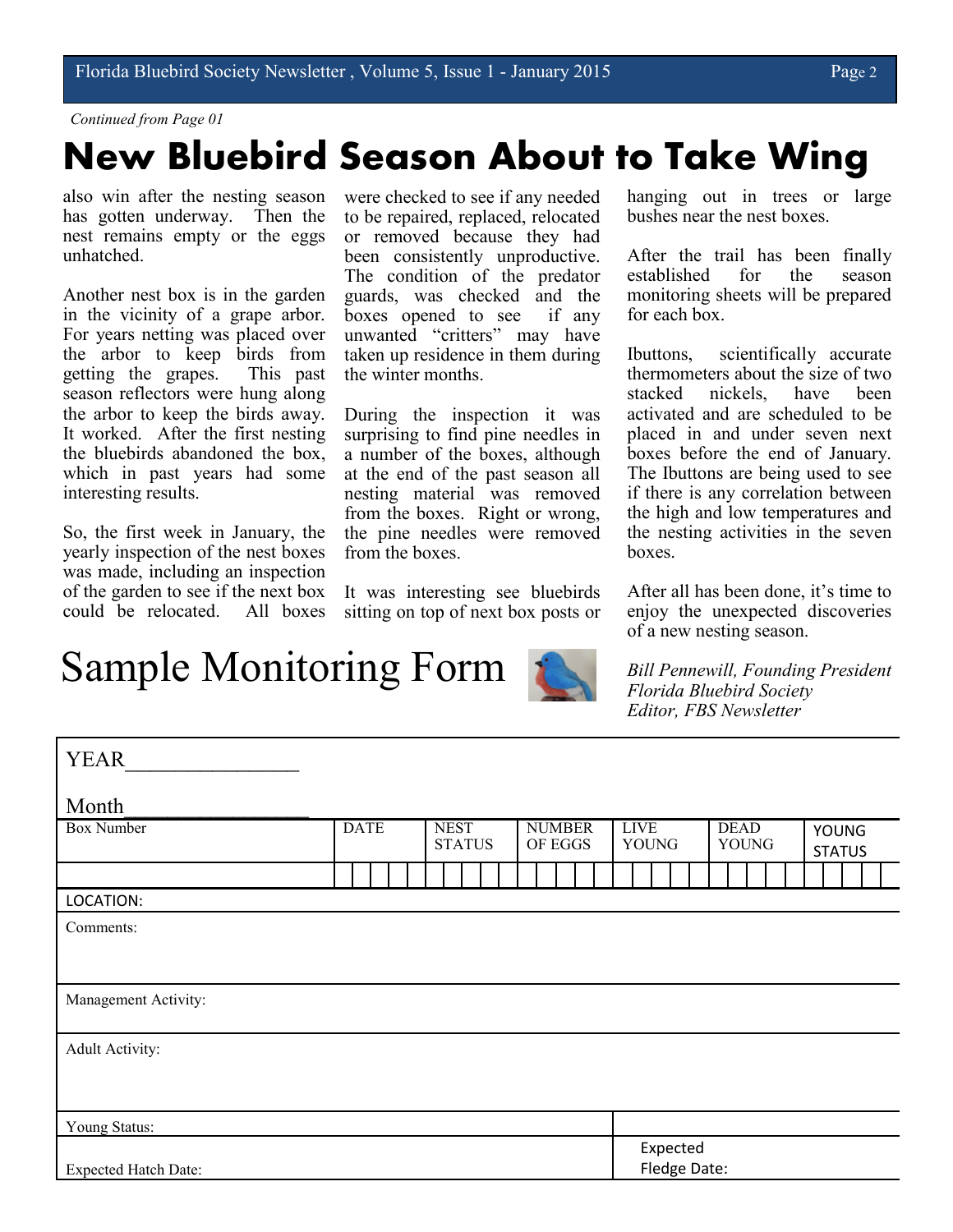## I'll have a blue Christmas

by Cheri Martin-Spray, President Florida Bluebird Society

While many were dreaming of a white Christmas, I would rather have had a blue Christmas.

You can have the cold and the snow,

But I would rather have a blue Christmas, don't

you know.

You can build your snowman, and take a

downhill ski

It's a blue Christmas for me

Enjoy your sleigh rides, hot cocoa and tea

It's a blue Christmas, for me

And "why?" you say, would you rather be blue

The answer should be perfectly clear, my dear

#### FBS Schedules Area Meetings In Jan. and Feb.

The Florida Bluebird Society has scheduled a number of meetings throughout the state in January and February.

Meetings scheduled in January, two of them on the same day, are:

Wednesday, January 28, 11:00 a.m. to noon, Homasssassa Public Library, 4100 South Greandmarch Ave., Homassassa, FL 34446- 1120, Phone (352) 628-5626;

Wednesday, January 28, 2:00 to 3:00 p.m., Central Ridge Library, 425 West Roosevelt Blvd., Beverly Hills, FL 34465-4281, Phone (352) 746-6622; and

Saturday, January 31, 11:00 a.m. to noon, Lakes Region Library, 1511 Druid Road, Inverness, FL 34452-4507, Phone (352) 726- 2357.

As additional information on the above meetings is available it will be posted on the FBS website (floridabluebirdsociety.com).

The FBS will hold an informal meeting for anyone interested in talking about bluebirds in the Orange Park Library, 2054 Plainfield Rd., Orange Park, on Saturday, February 21, from 9:00 a.m. to noon. This primarily will be a social event and will give individuals attending opportunity to meet with other bluebird enthusiasts, share their photos and bluebird experiences, and ask questions. Refreshments will be served.

The FBS also is ironing out details on a meeting to be held in Tallahassee on February 28.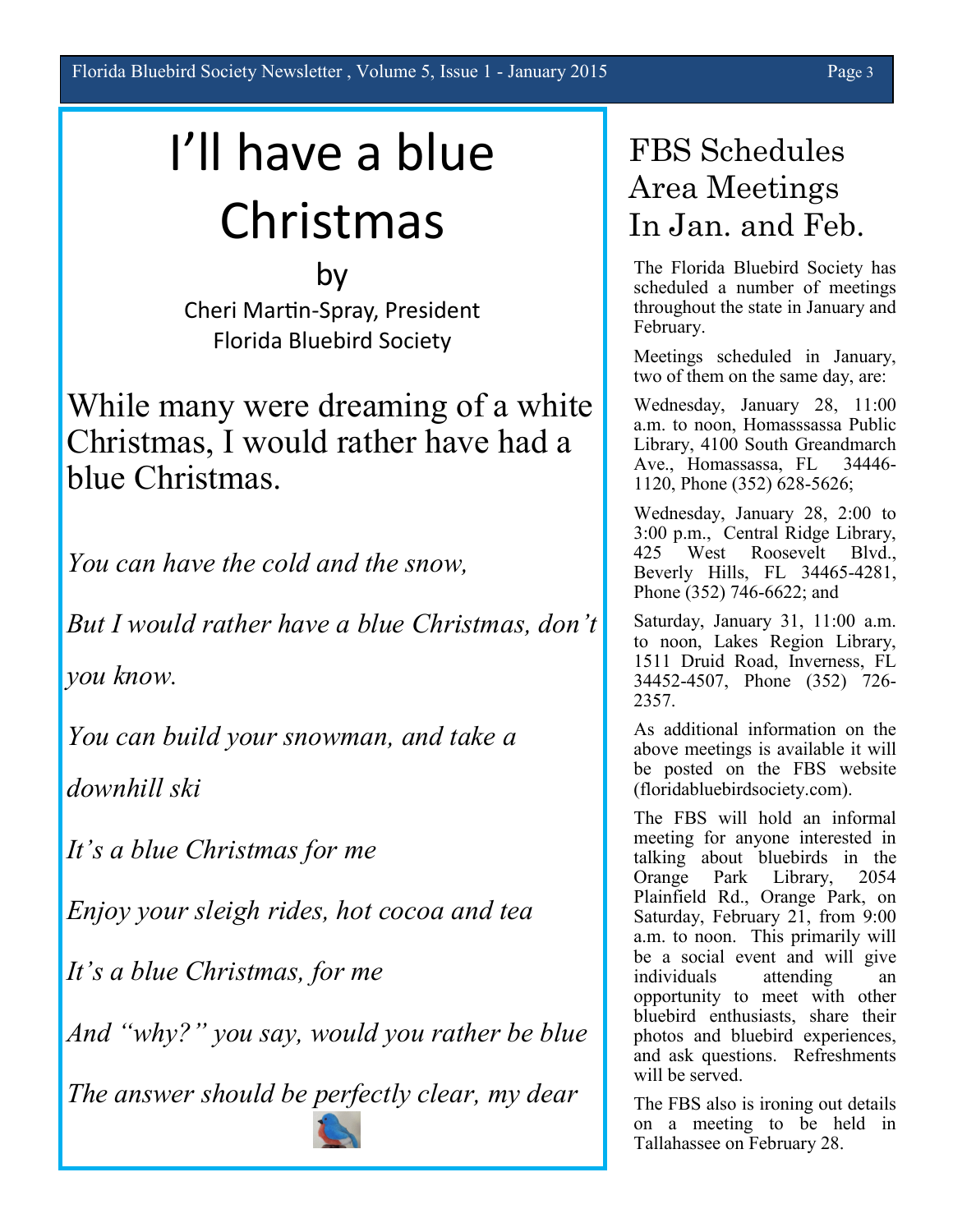### **They're obviously not bluebirds, But they're still very beautiful**

**The Florida Bluebird Society received this email from Glenda Simmons on November 11, 2014. Glenda, a member of the FBS who lives in Tallahassee, is noted for her outstanding bird photos. (The email has been edited for publication purposes.)**

I thought members of the Florida Bluebird Society would be interested in seeing who showed up in my yard on Halloween, dressed in his costume — this eye -catching adult male Baltimore Oriole with Summer Tanager Red on his chest!

I've not been able to find much information on similar cases. There was one research study done on a similar color variation in Baltimore Orioles in Canada some years back, but I cannot find anything else.

It was thought to be caused by the Orioles eating berries from an exotic plant during their first molt, before they left on their southward migration.

I sent this picture collage to Cornell University, with my first feeder watch count for the season, and am hoping that eventually, someone will reply. He is still around, with, at least five others.

One more very interesting bit of info regarding the Orioles. In September-October, Baltimore Orioles start migrating, and the ones you see in our area during



this time are just passing through, on the way to their winter grounds.

Well, today marks the 61st day in a row that I have had an Oriole present in my yard! Surely some have moved through (maybe all?) at different times, but to have them daily, for this length of time during migration, is different! I'm wondering how

many I will end up having in the dead of winter, when the others show up? I'm loving it and don't care how much money I spend on jelly, oranges and suet to keep them happy. Some of them also squeeze through the small caged feeder and snitch my bluebird's mealworms.